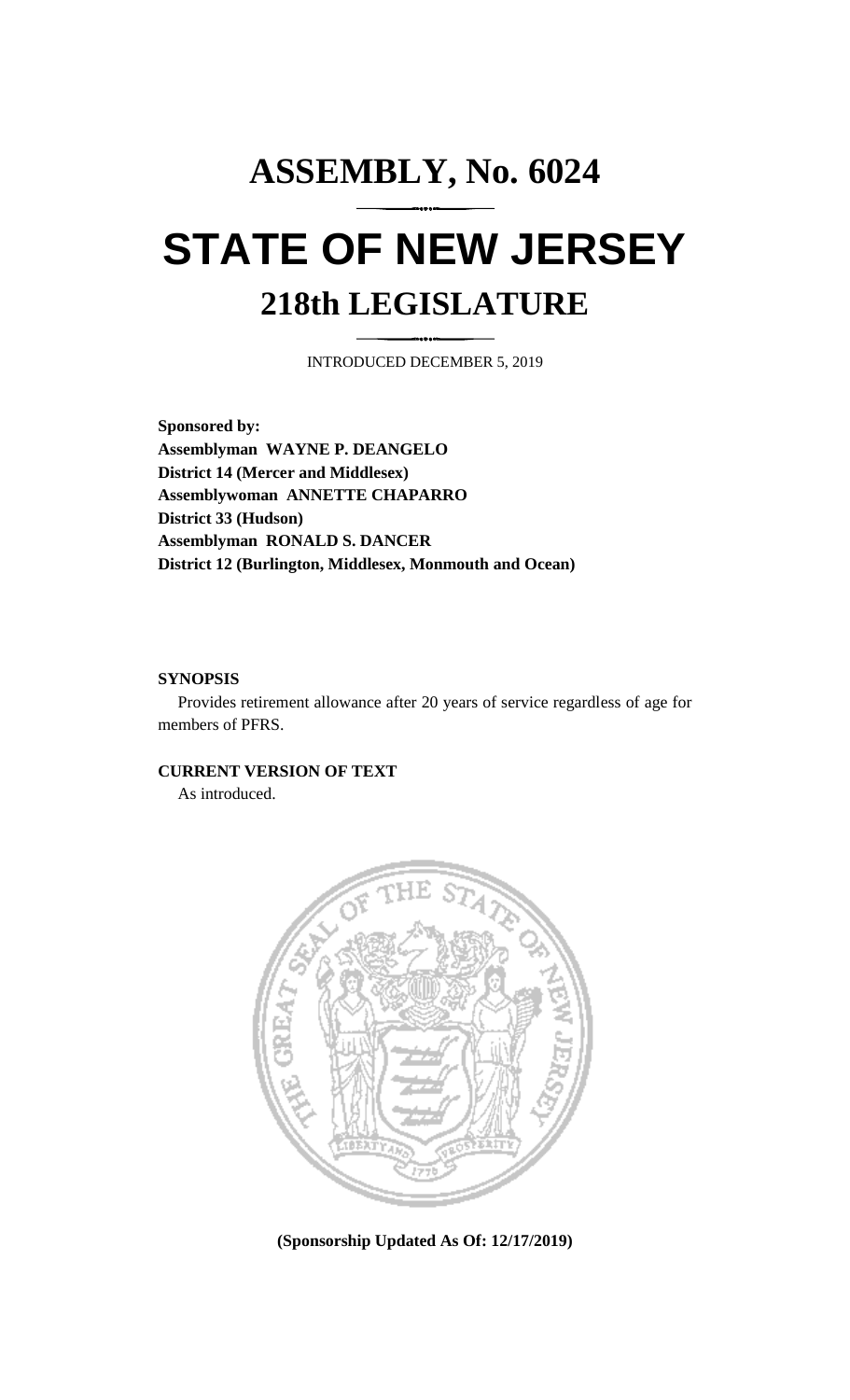**AN ACT** concerning retirement benefits for members of the Police and Firemen's Retirement System and amending P.L.1944, c.255.

 **BE IT ENACTED** *by the Senate and General Assembly of the State of New Jersey:*

 1. Section 5 of P.L.1944, c.255 (C.43:16A-5) is amended to read as follows:

 5. (1) Any member in service who has attained age 55 years may retire on a service retirement allowance upon filing a written and duly executed application to the retirement system, setting forth at what time, not less than one month subsequent to the filing thereof, he desires to be retired. Any member in service who attains age 65 years shall be retired on a service retirement allowance forthwith on the first day of the next calendar month, except that a member hired prior to January 1, 1987 may remain a member of the system until the member attains age 68 years or 25 years of creditable service, whichever comes first.

 (2) Upon retirement for service a member shall receive a service retirement allowance which shall consist of:

 (a) An annuity which shall be the actuarial equivalent of his aggregate contributions and

 (b) A pension in the amount which, when added to the member's annuity, will provide a total retirement allowance of one-sixtieth of his average final compensation multiplied by the number of years of his creditable service, or 2% of his average final compensation multiplied by the number of years of his creditable service up to 30 plus 1% of his average final compensation multiplied by the number of years of creditable service over 30, or 50% of his final compensation if the member has established 20 or more years of creditable service, whichever is greater.

 (3) (a) Any member of the retirement system as of the effective date of P.L.1999, c.428 who has 20 or more years of creditable service at the time of retirement shall be entitled to receive a retirement allowance equal to 50% of the member's final compensation plus, in the case of a member required to retire pursuant to the provisions of subsection (1) of this section, 3% of final compensation multiplied by the number of years of creditable service over 20 but not over 25.

 (b) Any member of the retirement system enrolled prior to or on 42 or after the effective date of P.L., c. (pending before the Legislature as this bill) may retire on or after the effective date of 44 P.L., c. (pending before the Legislature as this bill) on a service retirement allowance, regardless of age, upon attaining 20 or

**EXPLANATION – Matter enclosed in bold-faced brackets [thus] in the above bill is not enacted and is intended to be omitted in the law.**

**Matter underlined thus is new matter.**